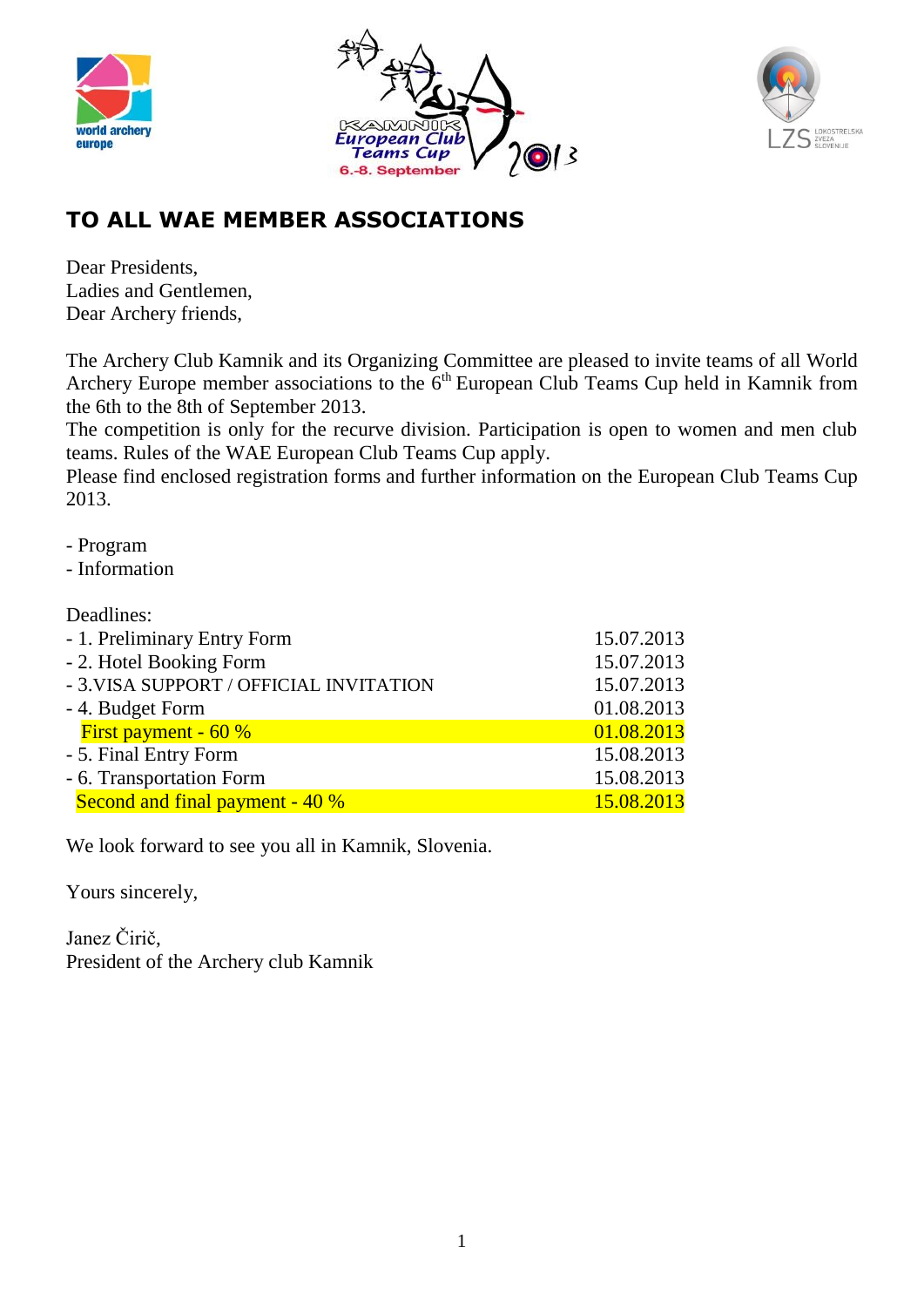





## **Time Schedule**

# **Friday, September 6th, 2013**

- 14h Arrival of teams
- 16h-19h Official practice
- 20h Teams presentation in House of culture Kamnik, banquet

## **Saturday, September 7th, 2013**

- 08h45 Team Captains Meeting
- 09h45 Opening ceremony
- 10h Warm up-Women
- 10h30 2×36 arrows Women (A-B-C)
- 12h Lunch on the field
- 13h30 Warm up Men
- 14h  $2 \times 36$  arrows Men (A-B-C)
- 17h End of qualification
- 17h30 Departure to the hotels

Free evening

## **Sunday, September 8th, 2013**

- 08h30 Warming up
- 09h15  $1<sup>st</sup>$  matches Club teams W&M
- 09h40  $2<sup>nd</sup>$  matches Club teams W&M
- 10h05 3<sup>rd</sup> matches Club teams W&M
- 10h30 Break (15 minutes)
- 10h45 1  $1<sup>st</sup>$  ranking group matches Club teams W&M
- 11h10  $2<sup>nd</sup>$  ranking group matches Club teams W&M
- 11h35 Break (55 minutes)
- 12h30 Bronze medal Women
- 13h00 Bronze medal Men
- 13h30 Gold medal match Women
- 14h00 Gold medal match Men
- 14h30 Awards Ceremony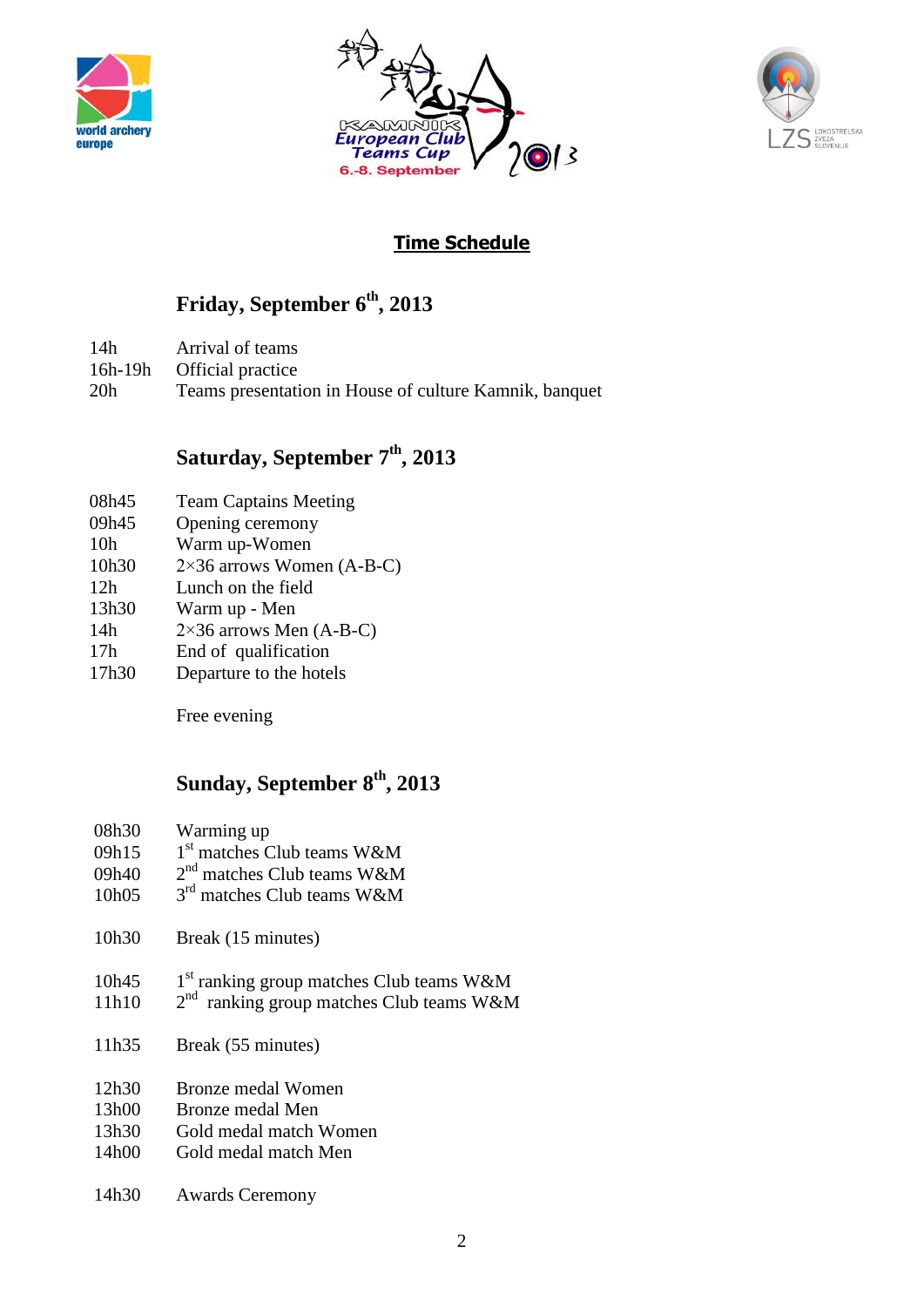





### **GENERAL INFORMATION**

In any case, before being allowed to participate to the European Club Teams Cup, the Member Association must confirm that the club teams-athletes are members of the participating Clubs as per the 1st of January 2013.

Maximum number of club teams per country: 5 men club teams and 5 women club teams. Countries with the winning teams in the previous year are allowed to compete with 6 club teams in the winning category of the previous year.

Each club team is composed of 3 archers.

Mixed teams are not accepted.

Maximum number of teams by Club: 1 per class.

For Participants who will decide to book their accommodation in other hotels (non-official hotels) the OC is not responsible for providing transportation from these hotels to the venue (transportation for these persons will only be provided from the official hotels). In addition, no information will be distributed to the non-official hotels.

#### **For any question**

Contact us by the website of the European club team: www.europeanarcheryteamclub2013.com Or by the email address of the club: info@lkkamnik.si

#### **Visa**

Application for and obtaining travel visas are completely and solely the responsibility of the participating teams. The process for obtaining a visa requires each individual to submit an application through a Slovenian Embassy or Slovenian Consulate. This is a process that MUST be done by the applicant – the organizing committee cannot do it for you! It cannot be emphasized enough to start the application process early. Please note that the application and interview process in your country may very well be in advance of the team selection date, so in many cases, you will need to start the application process prior to confirming your final team. Letter of Invitation – All countries that will need Letter of Invitation by the organization to use in their application process are requested to order these in time. Please fill out the Visa Support / Official Invitation Form as soon as possible and send it in.

As long as the Organizing Committee gets no different information, the Letter of Invitation will be send by fax and/or email.

#### **Transportation**

The Transportation fee includes shuttle between airport/station and official hotels, also between official hotels and the competition field.

The Teams will find the schedules for the shuttle transportation in their official hotels.

#### **Competition Field**

The competition will be held in Kamnik, stadion Prijateljstva, Cankarjeva 26, 1240 Kamnik

### **Lunch at field**

We will offer lunch near the competition field at the price of  $10,00 \in$  per person and per day. To order lunches please fill out the Budget Form.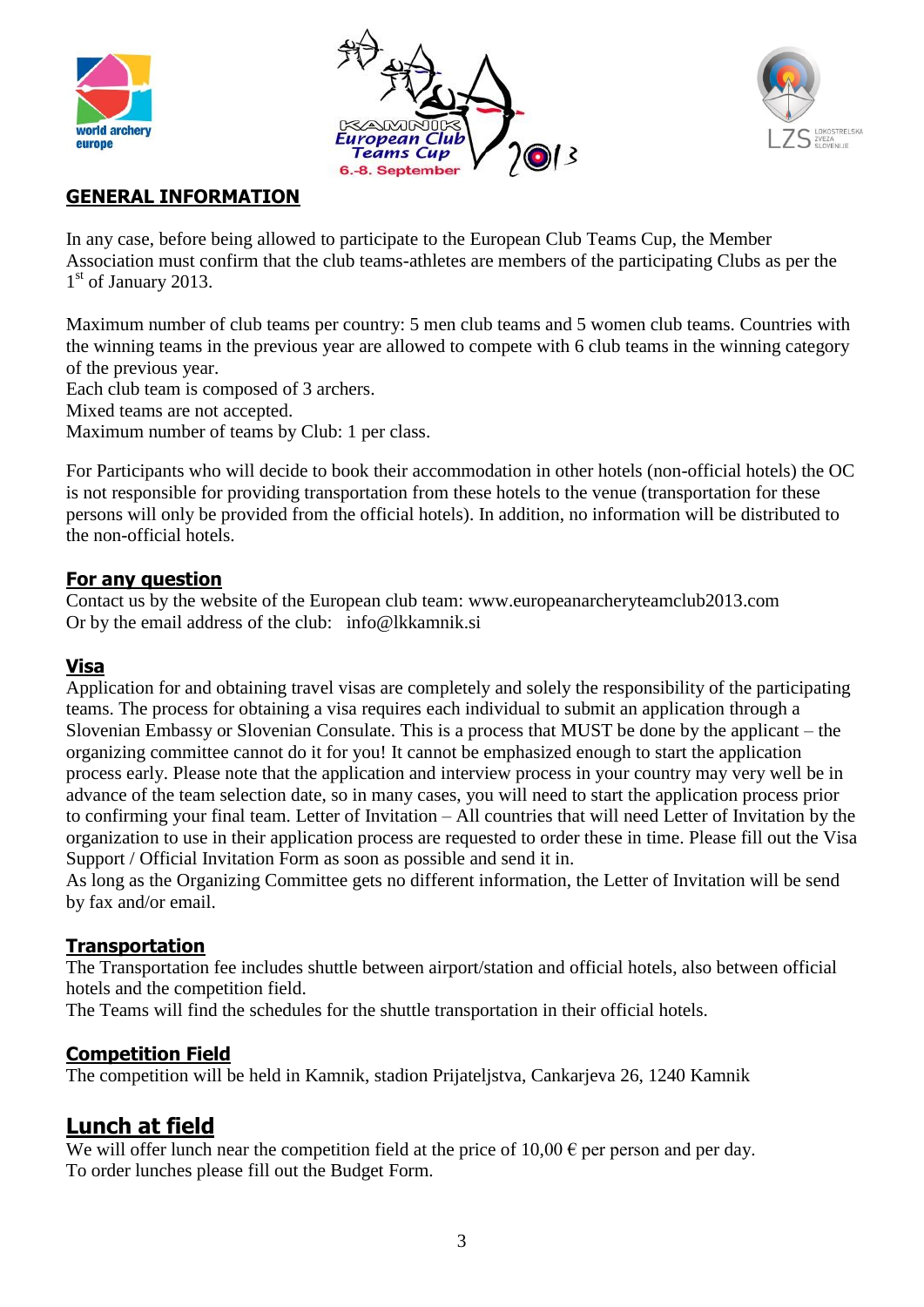





## **Payments**

All payments have to be made in Euros  $(\epsilon)$ . **Traveller's checks and credit cards will not be accepted.**

## **Contact**

Organizing Committee :

Lokostrelski klub Kamnik Cankarjeva 26 1240 Kamnik Slovenia

Contact : Dejan Gjurin Email: info@lkkamnik.si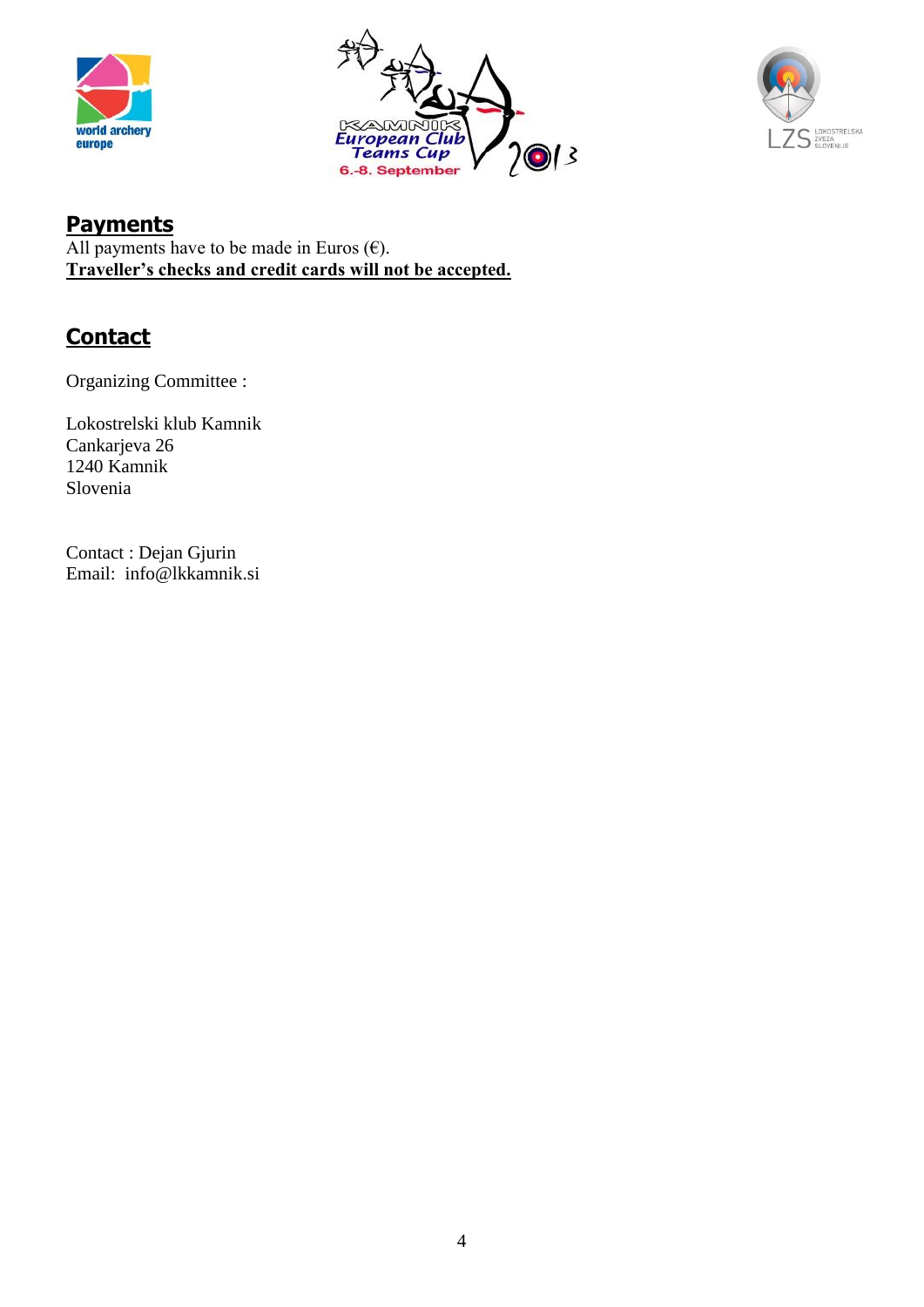





### **1. Preliminary Entry Form**

# **Deadline : 15th of July 2013**

Email : info@lkkamnik.si

## **Member Association: \_\_\_\_\_\_\_\_\_\_\_\_\_\_\_\_\_\_\_\_\_\_\_\_\_\_\_\_\_**

| Men team                                           |  |  |  |  |  |  |
|----------------------------------------------------|--|--|--|--|--|--|
|                                                    |  |  |  |  |  |  |
|                                                    |  |  |  |  |  |  |
|                                                    |  |  |  |  |  |  |
| Number of athletes + official(s) : $\qquad \qquad$ |  |  |  |  |  |  |
|                                                    |  |  |  |  |  |  |
| Women team                                         |  |  |  |  |  |  |
|                                                    |  |  |  |  |  |  |
|                                                    |  |  |  |  |  |  |
|                                                    |  |  |  |  |  |  |
| Number of athletes $+$ officials :                 |  |  |  |  |  |  |
|                                                    |  |  |  |  |  |  |

I hereby declare that our Member Association is in good standing and that for all competitors and officials are covered in case of illness or accident and have signed the WA Anti-Doping Agreement.

Date : \_\_\_\_/\_\_\_\_\_/2013 Signature President

or Secretary General: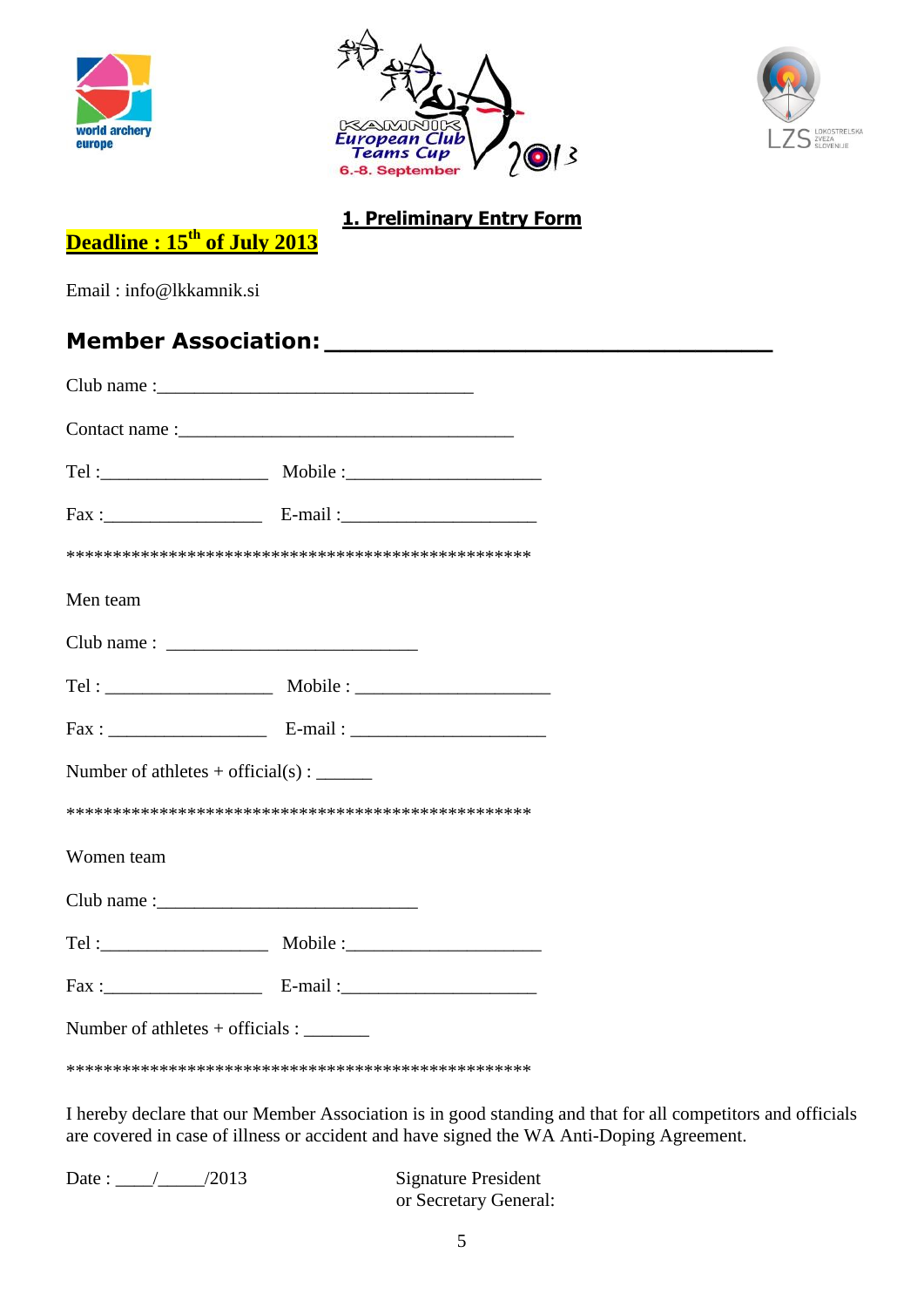





### **2. Hotel Booking Form**

**Deadline : 15.07.2013**

Email : info@lkkamnik.si

NAME OF MEMBER ASSOCIATION : \_\_\_\_\_\_\_\_\_\_\_\_\_\_\_\_\_\_\_\_\_\_\_\_\_\_\_\_\_\_\_\_\_\_\_\_\_\_\_\_\_

Club : \_\_\_\_\_\_\_\_\_\_\_\_\_\_\_\_\_\_\_\_\_\_\_\_\_\_\_\_\_\_\_\_\_\_\_\_\_\_\_\_\_\_\_\_\_\_\_\_\_\_\_\_\_\_\_\_\_\_\_\_\_\_\_\_\_\_\_\_\_

Price per person / Single : 1 person / Twin : 2 persons (2 beds)

# (taxes and breakfast included)

|        |                     | <b>Address</b>             | Single<br>bed | Twin<br>bed | <b>Single</b> | Twin             | Dist.<br>from<br>field (m) |
|--------|---------------------|----------------------------|---------------|-------------|---------------|------------------|----------------------------|
| $***$  | Pri Cesarju         | Tunjiška c. 1, Kamnik      | 4             | 5           | 40,00 €       | 40,00 €          | 400                        |
| $***$  | Pod Skalo           | Maistrova ul. 32, Kamnik   | 4             | 6           | 45,00 €       | 40,00 €          | 700                        |
| $***$  | Malograjski Dvor    | Maistrova ul. 13, Kamnik   | 4             | 18          | 80,00 €       | 60,00 $\epsilon$ | 1000                       |
| $***$  | Pri Planinskem Orlu | Stahovica 20, Stahovica    |               | 8           |               | 40,00 €          | 5000                       |
| $****$ | Pri Špornu          | Radomeljske č. 1, Radomlje | 2             | 15          | 55,00 €       | 45,00 €          | 7000                       |
| ****   | Marabela            | Vaška pot 33, Radomlje     |               | 4           |               | 50,00€           | 8000                       |
| ****   | <b>Terme Snovik</b> | Snovik 7, Laze v Tuhinju   |               |             |               | 50,00€           | 9000                       |

| Name of hotel    |        |      |
|------------------|--------|------|
|                  | Single | Twin |
| Number of rooms  |        |      |
| Price            |        |      |
| Number of nights |        |      |

#### PLEASE INDICATE ANY SPECIAL ACCOMMODATION OR MEAL NEEDS

Date : \_\_\_\_\_/\_\_\_\_\_\_/2013

Stamp of the club : Signature President or Secretary General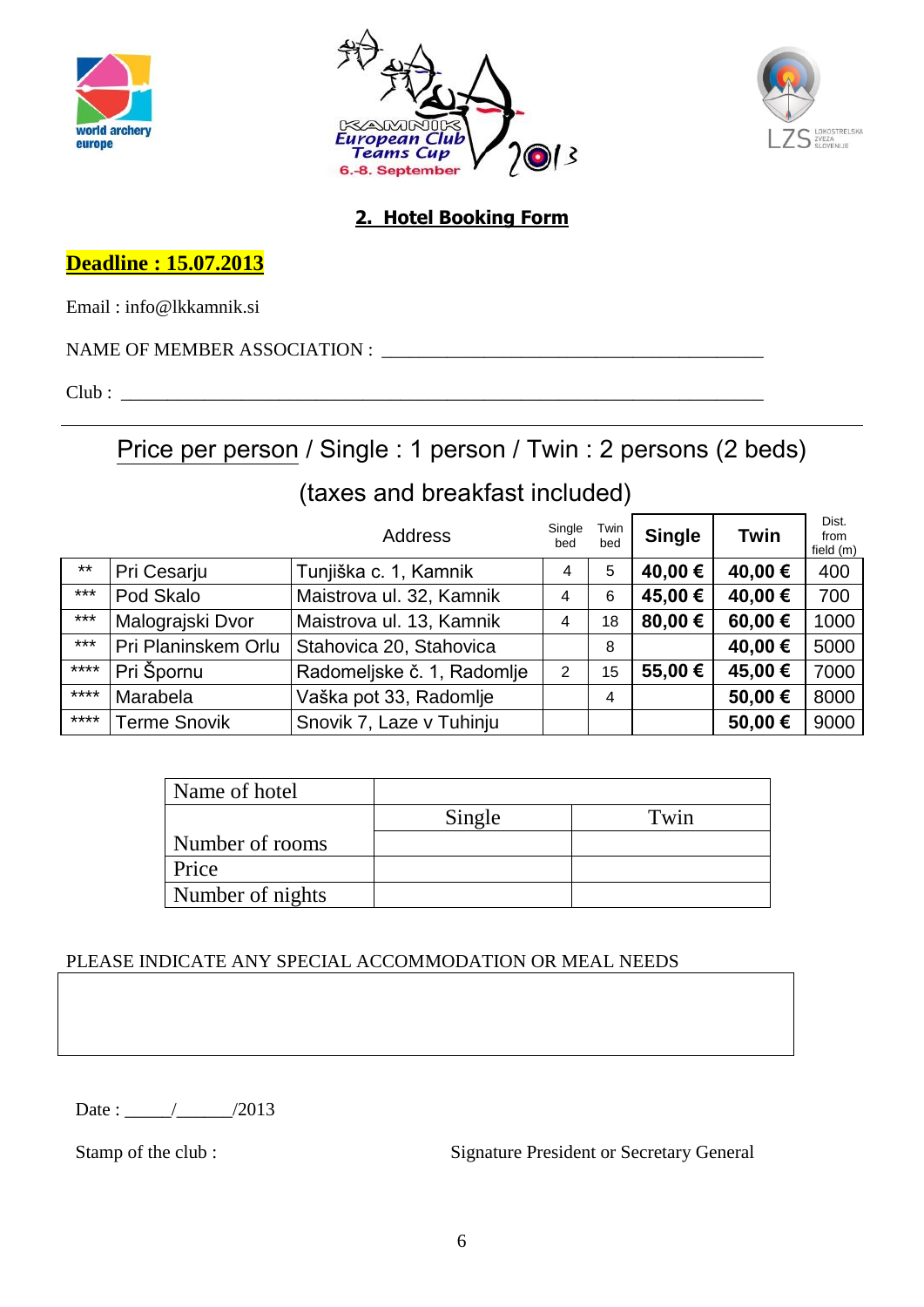





### **3. Budget Form**

### **Deadline : 01.08.2013**

Email : info@lkkamnik.si

## NAME OF MEMBER ASSOCIATION :\_\_\_\_\_\_\_\_\_\_\_\_\_\_\_\_\_\_\_\_\_\_\_\_\_\_\_\_\_\_\_\_\_\_\_\_\_

Name of the Club :\_\_\_\_\_\_\_\_\_\_\_\_\_\_\_\_\_\_\_\_\_\_\_\_\_\_\_\_\_\_\_\_\_\_\_\_\_\_\_\_\_\_\_\_\_\_\_\_

| Name of hotel                        |                   |        |
|--------------------------------------|-------------------|--------|
|                                      | Single            | Twin   |
| Number of rooms                      | (A                | ſΑ     |
| Price                                | (B                | (B     |
| Number of nights                     | (C <sub>0</sub> ) | (C     |
| Total price per type of room (AxBxC) | $1*$              | $(2^*$ |
| <b>TOTAL PRICE</b> $(1^*+2^*)$       |                   |        |

| Type of fee                       | Fee         | Number: team/person    | <b>Total Entry fee</b> |
|-----------------------------------|-------------|------------------------|------------------------|
|                                   | A           | B                      | $A \times B$           |
| Team entry                        | 150,00€     |                        | €                      |
| Lunch on field:<br>Saturday       | 10,00€      |                        | €                      |
| Sunday                            | $10,00 \in$ |                        | €                      |
| Banquet (Friday)                  | $10,00 \in$ |                        | €                      |
| Transportation hotels/field -     | $20,00 \in$ |                        | €                      |
| field/hotels                      |             |                        |                        |
| Transport from airport (or train  | $50,00 \in$ |                        | $\epsilon$             |
| Station) to hotels/field (return) |             |                        |                        |
|                                   |             | Total for competition  | €                      |
|                                   |             | <b>Total for hotel</b> | €                      |
|                                   |             | <b>Total cost of</b>   |                        |
|                                   |             | championship           | €                      |

#### **Payment conditions** :

Bank : Nova Ljubljanska banka Bank address : Ljubljanska cesta 45, 1240 Kamnik Account holder : Lokostrelski klub Kamnik, Cankarjeva 26, 1240 Kamnik, SLO IBAN : SI56 0231 2001 3771 875 BIC : LJBASI2X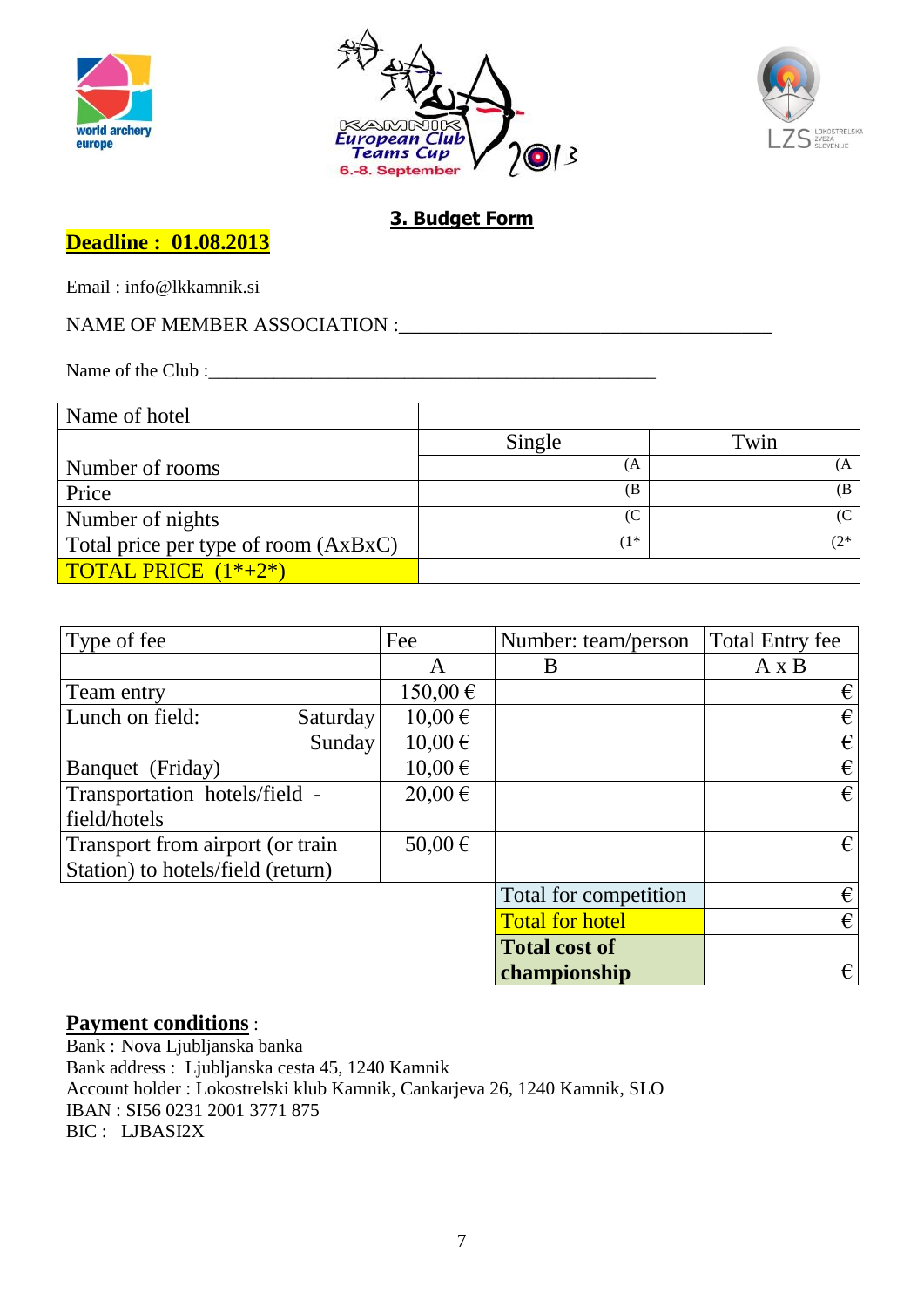





## **4. Final Entry Form**

| <b>Deadline: 15.08.2013</b>      |
|----------------------------------|
| Email: info@lkkamnik.si          |
|                                  |
|                                  |
|                                  |
| Men team (surname/given names)   |
| 1.                               |
| 2.                               |
| 3.                               |
| Official(s)                      |
|                                  |
|                                  |
| Women team (surname/given names) |
| 1.                               |
| 2.                               |
| 3.                               |

Official(s)

I hereby declare that our Member Association is in good standing and that all competitors and that all participants expenses are covered, including in case of illness or accident and have signed the WA Antidoping Agreement.

Date : \_\_\_\_/\_\_\_\_\_/2013 Signature President

or Secretary General :